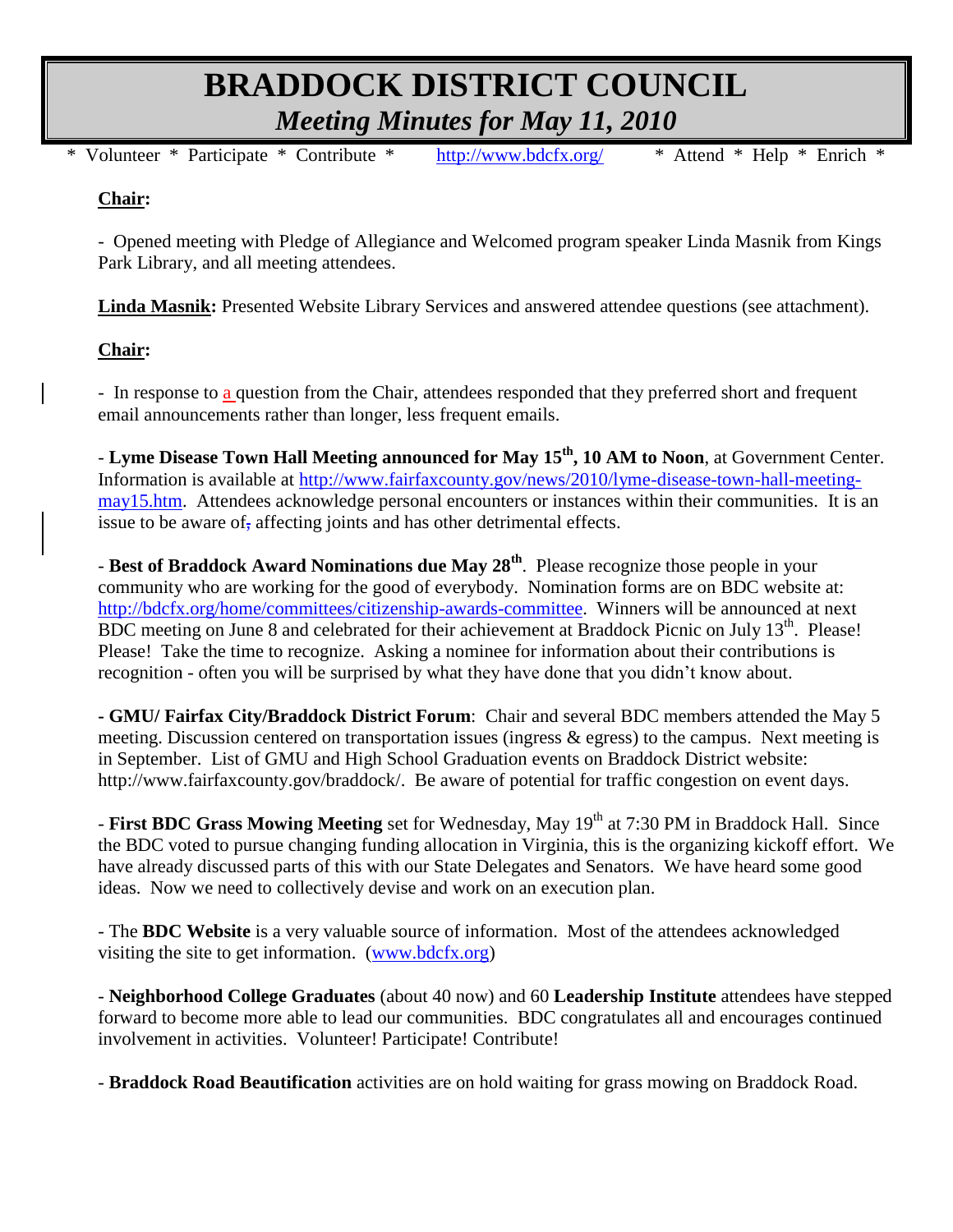- **Membership Committee** (Dottie and George) discussed efforts to contact organizations in Braddock District. Some of those contacted, who are new leaders, had not heard of the BDC. The attendees discussed how much electronic contact information is available to more broadly spread BDC awareness.

- **Mary Read Memorial** was cleaned and tidied up recently, as reported by Tom.

- **Best of Braddock Selection guidelines** were briefly discussed. The Chair provided some guidance to the committee, but the committee, as representatives for the whole district, act with their best judgment. They have to present and provide the basis for the selection at the June  $8<sup>th</sup>$  BDC meeting.

- **VDOT has begun to cut the grass** for the first time, starting west of Ox Road. It was noted that over the last weekend the grass was cut AND the many, many political signs had been removed. Practically, everybody still knows the names of the candidates running in the June Primary. More signs don't increase that awareness.

- **BDC Picnic is set for July 13th .** The committee is still looking for additional volunteers. The process is well documented, but more volunteers do make it easier to accomplish. Please consider volunteering.

- **Nominations are open for all four officer positions**. The Vice Chairman's position now has an individual who agreed to run. Elections for BDC officer positions will be held at June  $8<sup>th</sup>$  BDC meeting.

## **Treasurer's Report:**

| <b>BDC</b> account balance:                | \$2,900.39 |
|--------------------------------------------|------------|
| <b>Braddock Beautification balance:</b>    | \$1,841.96 |
| Mary Read Memorial Balance:                | \$610.12   |
| BDC dues received (April):                 | \$0.00     |
| BB&T Account Balance a/o 11May: \$5,352.47 |            |

## **Supervisor Cook:**

- Now that Neighborhood College and Leadership Institute training has been completed, Braddock District has about 100 graduates returning to their communities. Supervisor Cook thanked those who participated and challenged them to go forward and make this a year to share their new knowledge, strengthen connections between residents and to improve our quality of life.

- Supervisor Cook did not vote for 2011 Budget because it included car registration fees. The revenue shortfall for next year is projected to be around \$70M, so more cuts will be coming.

- Tysons Corner Development is the next big thing on the agenda. Its development will help generate more revenue for the county. An important need is to take tax burden off residential homes.

- Fairfax County is discussing the possibility of taking over maintenance of Secondary roads from VDOT. With the VDOT funds allocated to the county it is expected that there will be more response and more efficient addressing of county needs.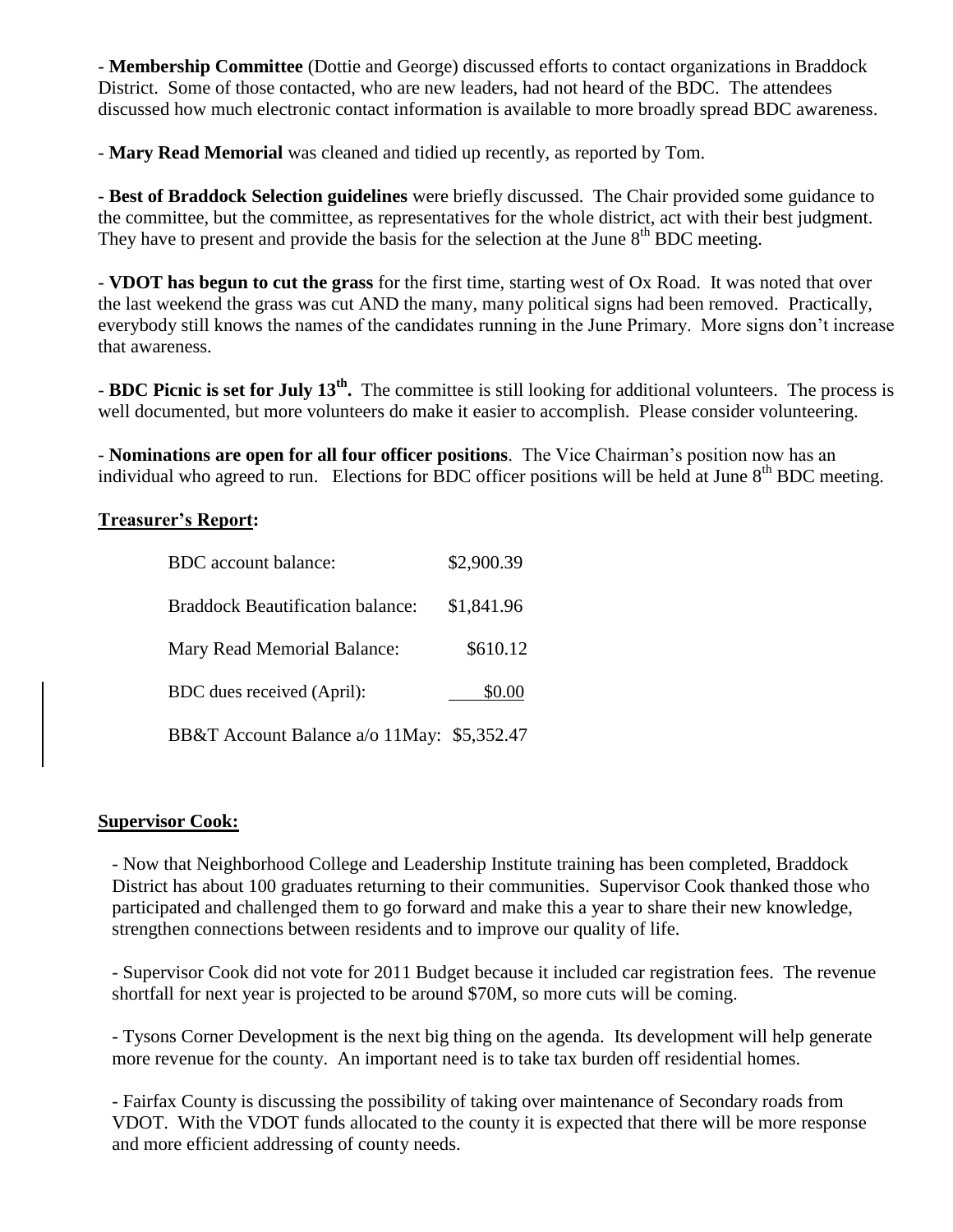- VDOT will do no repaving this year or next.

- Resolution of parking problems on Roberts Road / Tapestry Drive continues. After a Restricted Parking District was created on Tapestry, parking has migrated to parts of Roberts Road where there are no guardrails (parking next to guard rails is a safety hazard).

#### **Association News & Events**

- The following communities are having Community-Wide Yard Sale this Weekend, May 15/16:

Canterbury Woods Oak Hill Red Fox Forest George Mason Forest Dunleigh Stonehaven Kings Park West

- Kings Park West is having a Dumpster Day next weekend; users must be member of KPWCA.

- St Mary's of Sorrows on Sideburn Road has its Annual White Elephant Sale, June 3<sup>rd</sup> to June 6<sup>th</sup>

#### **Future Events**:

**- Fairfax County Consumer Affairs Broadcast, Replays on Mondays, Topic: Association Insurance**

**- BDC Elections,** Tuesday, **June 8th, at BDC Meeting**

**- BOB Awards Announcements,** Tuesday, **June 8th, at BDC Meeting**

**- Braddock Picnic and BOB Awards,** Tuesday **July 13th**

**Meeting adjourned at 9:05 PM** (21 attendees)

| Submitted by          | Approved by          |
|-----------------------|----------------------|
| <b>Bruce Wallachy</b> | <b>Bill Barfield</b> |
| Secretary, BDC        | Chairman, BDC        |
|                       | 12 May 2010          |